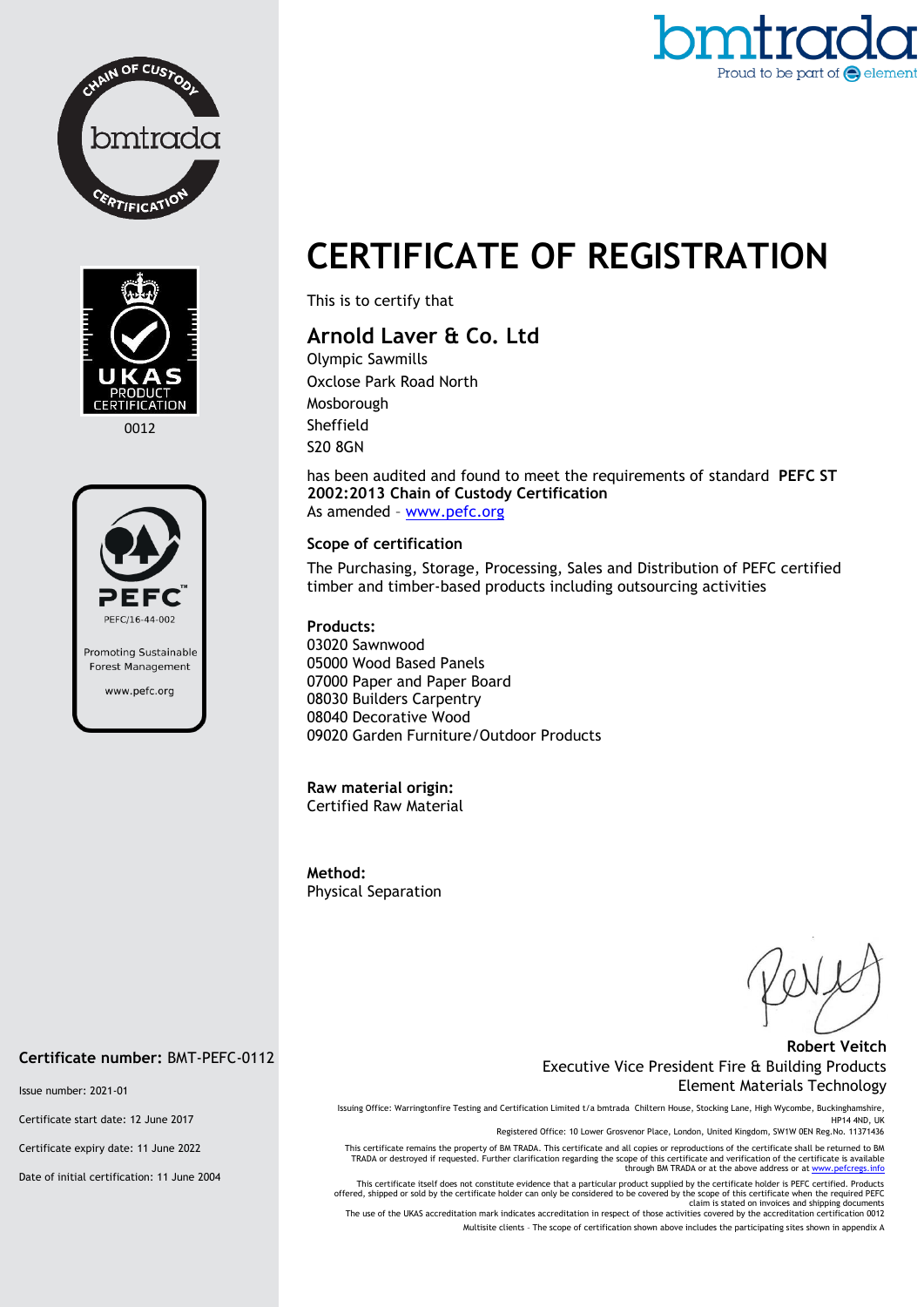

#### **Appendix A**

The network of participating sites shown below is included in the scope of certification shown on certificate

| number (BMT-PEFC-0112)<br><b>Branch</b>   | <b>Address</b>                                                                      |
|-------------------------------------------|-------------------------------------------------------------------------------------|
| Arnold Laver & Co. Ltd<br>Oldbury         | Dudley Road<br>Oldbury<br>Warley<br><b>West Midlands</b><br><b>B69 3DA</b>          |
| Arnold Laver & Co. Ltd<br>Leeds           | Pontefract Road<br>Stourton<br>Leeds<br>West Yorkshire<br><b>LS10 1SW</b>           |
| Arnold Laver & Co. Ltd<br>North East      | Wagonway Road<br>Hebburn<br>Tyne And Wear<br><b>NE31 1SP</b>                        |
| Arnold Laver & Co. Ltd<br>Hull            | <b>Crowle Street</b><br>Hull<br>East Yorkshire<br>HU9 1RH                           |
| Arnold Laver & Co. Ltd<br><b>Bradford</b> | Manningham Sawmills<br><b>Canal Road</b><br><b>Bradford</b><br>Yorkshire<br>BD2 1AR |
| Arnold Laver & Co. Ltd<br>Kidderminster   | <b>Firs Trading Estate</b><br>Oldington Lane<br>Kidderminster<br><b>DY11 7QN</b>    |
| Arnold Laver & Co. Ltd<br>Reading         | 478 Basingstoke Road<br>Reading<br>Berkshire<br>RG2 0QN                             |
|                                           |                                                                                     |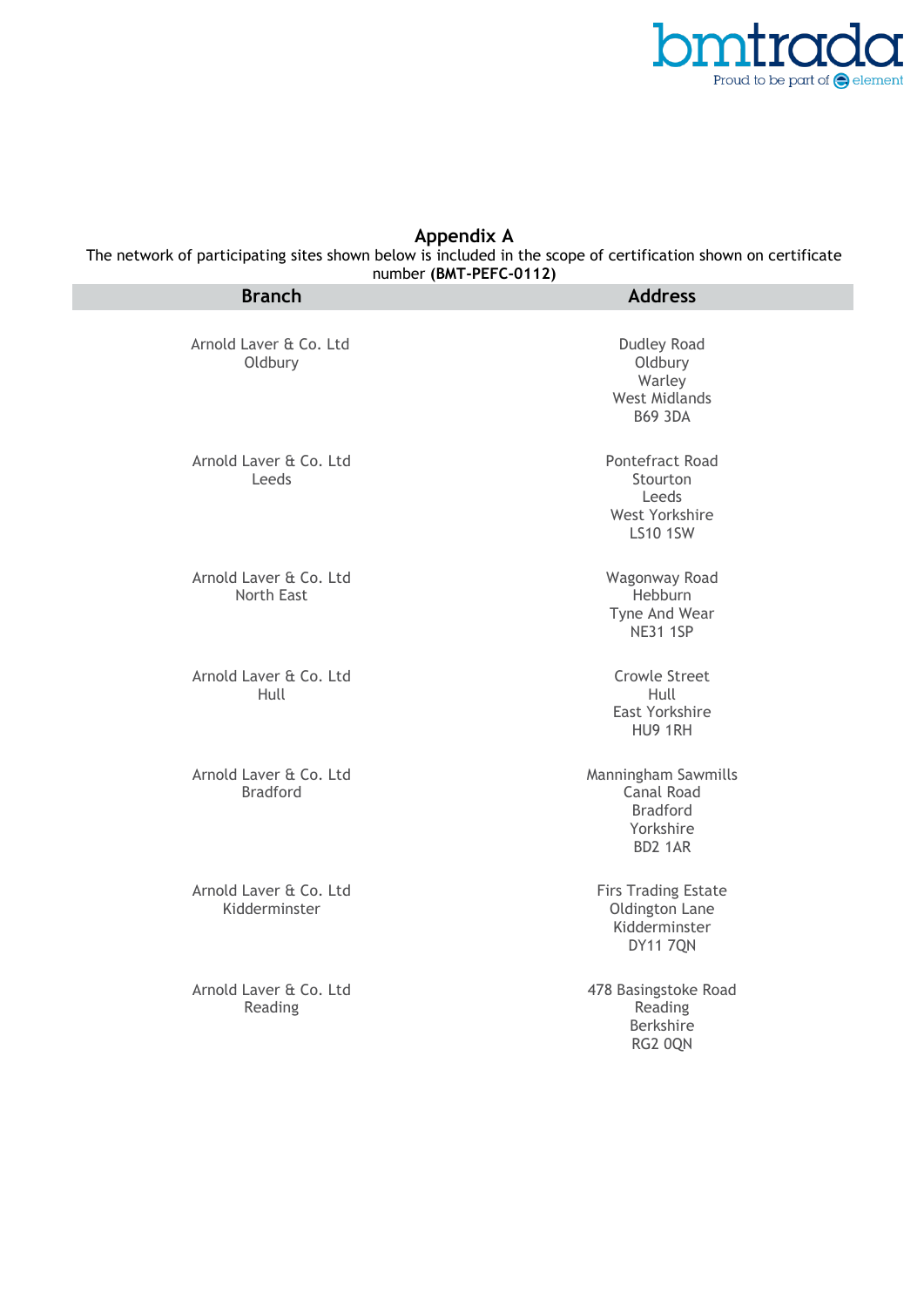

Arnold Laver & Co. Ltd Manchester

Arnold Laver & Co. Ltd Sheffield Central

Arnold Laver & Co. Ltd Essex

Arnold Laver & Co. Ltd Bristol

Arnold Laver & Co. Ltd Mosborough Call Collect

Arnold Laver & Co Ltd Borehamwood

Arnold Laver Timber World Coventry

Arnold Laver Timber World Peterborough

Timber Terminal Liverpool Road Cadishead Manchester M44 5BZ

Little London Road Heeley Sheffield South Yorkshire S8 0UH

> 124 New Road Rainham Essex RM13 8RS

Brabazon Hangar West Bay Filton Bristol BS99 7AR

Olympic Sawmills Oxclose Park Road North Mosborough Sheffield S20 8GN

Hertsmere Industrial Park Chester Road Borehamwood Hertfordshire WD6 1WS

Unit C1 Grovelands Industrial Estate Longford Coventry CV7 9ND

> Unit 12 Kingston Park Flaxley Rd Hampton Peterborough PE2 9FT